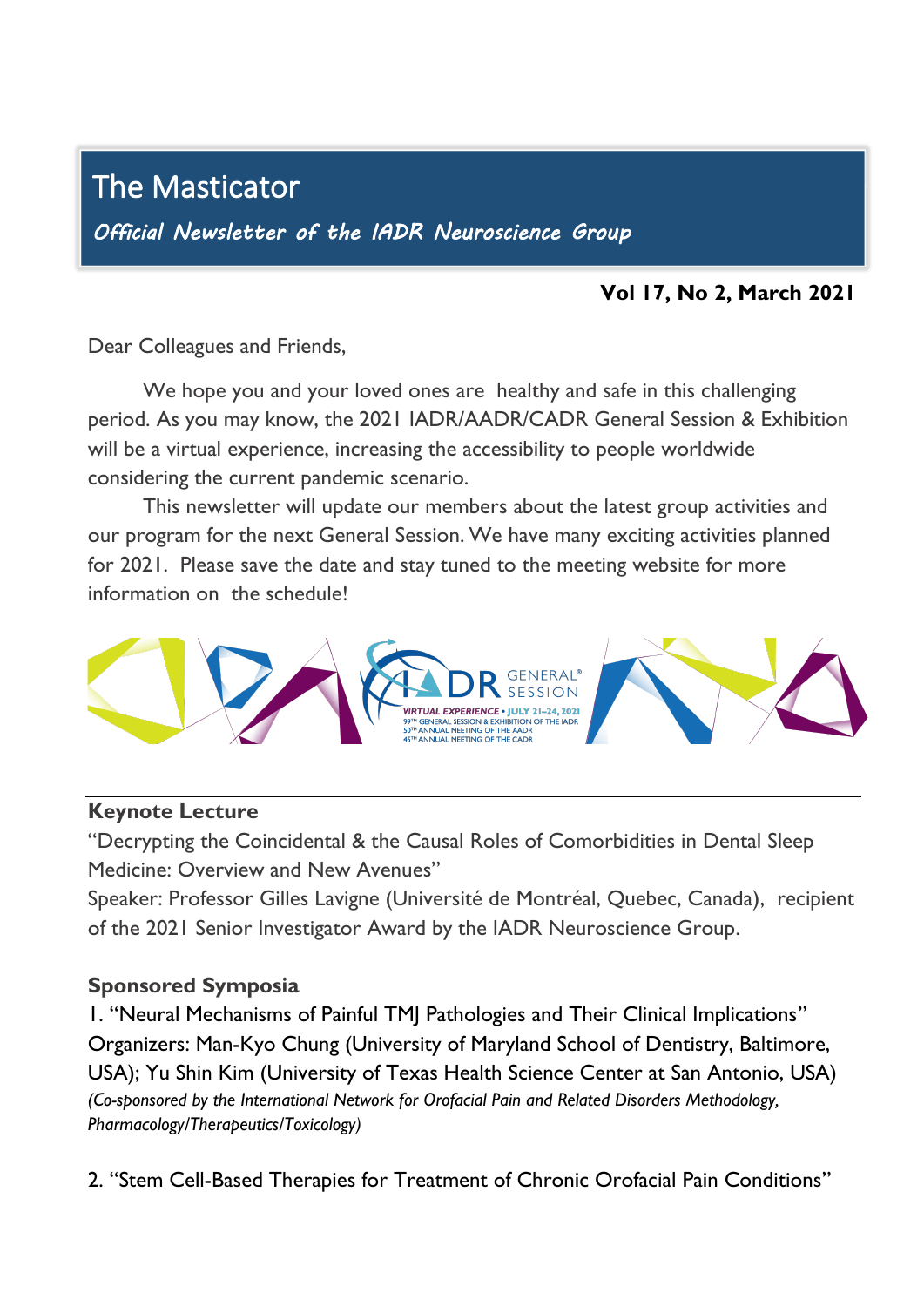Organizers: Nikita Ruparel (University of Texas Health Science Center at San Antonio, USA); Ken Hargreaves (University of Texas Health Science Center at San Antonio, USA)

*(Co-sponsored by Pulp Biology & Regeneration Research, Stem Cell Biology Research)*

3. "The Circle of Dental Sleep Disorders"

Organizers: Frank Lobbezoo (Academic Centre for Dentistry Amsterdam, Netherlands); Ghizlane Aarab (Academic Center for Dentistry Amsterdam, Netherlands)

*(Co-sponsored by International Network for Orofacial Pain and Related Disorders Methodology)*

# **Co-Sponsored Symposia**

1. "Evolving Therapies to Maintain Vital DentinPulp Complex: 100 Years of Innovation" Organizers: Fionnuala Lundy (Queen's University Belfast, Northern Ireland); Ikhlas El Karim (Queen's University Belfast, Northern Ireland) Hal Duncan (Trinity College, Dublin, Ireland)

*(Co-sponsored by Pulp Biology & Regeneration Research, Irish Division IADR, Dental Materials, Women in Science Network)*

2. "Neuroimaging and Dentistry: Translational Research Based on Brain Imaging" Organizer: Peggy Lee (University of Washington, Seattle, USA) *(Co-sponsored by Diagnostic Sciences, Clinical and Translational Science Network)*

3. "Orofacial Pain, Aging, and Health Services: Synthesizing the Career of Marc Heft" Organizer: Daniel McNeil (West Virginia University, Morgantown, USA) *(Co-sponsored by Behavioral, Epidemiologic, and Health Services Research, Geriatric Oral Research)*

## **Focused Learning Session**

"CRISPR Technology for Generation of Genetically Engineered Mouse Models" Speaker: Andrew Cho (National Institute of Dental and Craniofacial Research, Bethesda, Md., USA) *(Co-sponsored by Dental Anesthesiology and Special Care Research, Pharmacology/Therapeutics/Toxicology)*

**Also featuring the 2021 Poster Competition for** "**IADR NEUROSCIENCE GROUP INVESTIGATOR AWARDS", which rewards the best abstracts by the Pre-doctoral and Post-doctoral Fellows. The awards are granted in collaboration with Wiley-Blackwell and the Journal of Oral Rehabilitation.**